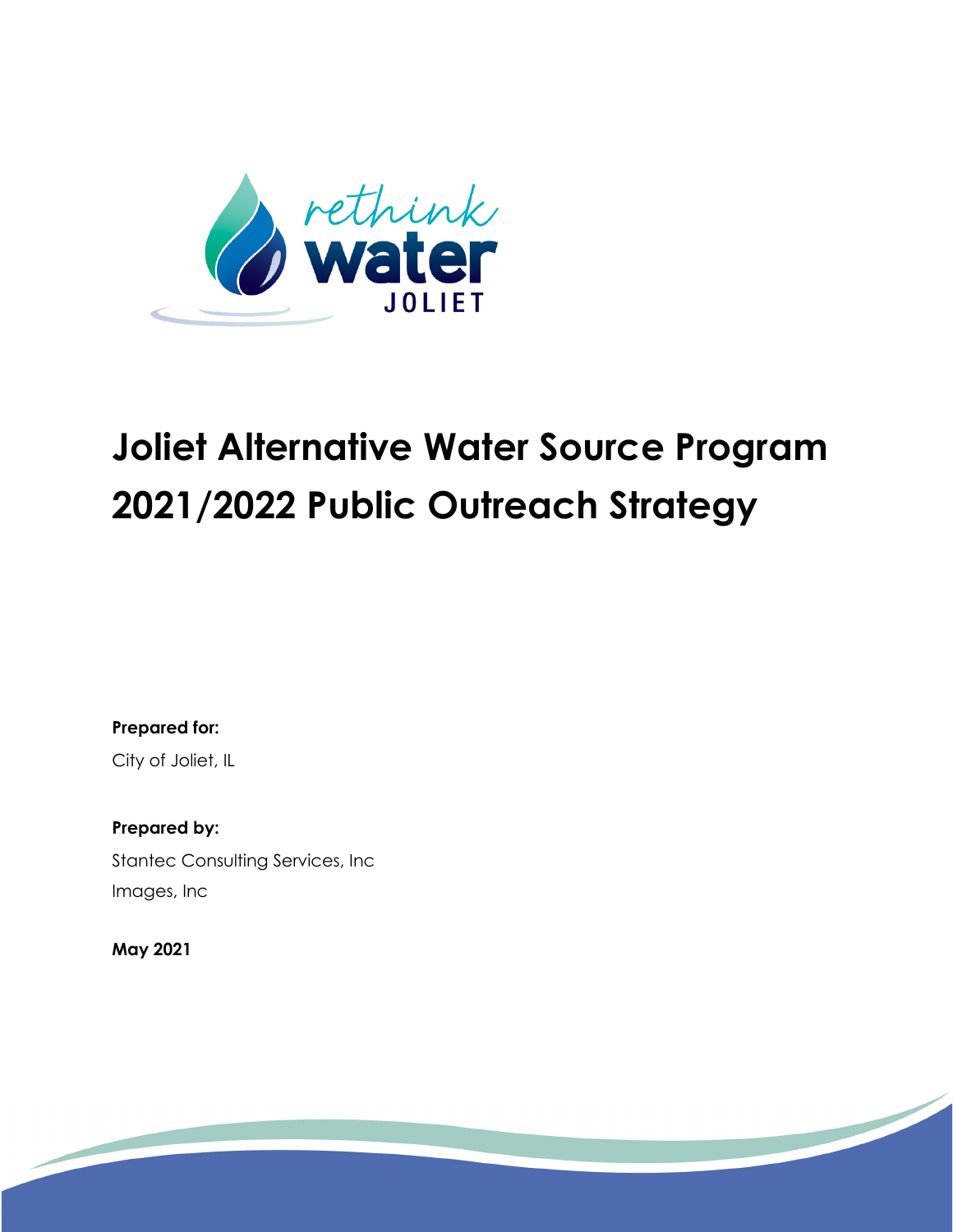# **1.0 Purpose**

Joliet's Alternative Water Source Program (AWSP) represents a major commitment by the City of Joliet (Joliet) to provide residents, businesses, and institutions with a sustainable, reliable, and high-quality water supply that will support the public health, safety, and economic interests of the community. As the AWSP will benefit and impact all of Joliet, it is critically important that the program include a well-defined strategy for clearly and consistently communicating important information in a manner that reaches all parts of the community.

The purpose of this Public Outreach Strategy is to define a meaningful process through which residents, businesses, public officials, and stakeholder groups in Joliet may be informed and effectively participate in the design and implementation of the AWSP. It is also intended to keep stakeholders and members of the public informed about related Department of Public Utilities efforts focused on water conservation and updating Joliet's aging infrastructure. For the purpose of this document, these efforts are collectively referred to as the "Program."

This Public Outreach Strategy describes the objectives, target audiences, key messages, and guiding principles for public outreach to be conducted during 2021/2022, as well as ongoing and new outreach activities proposed to achieve Joliet's public outreach objectives.

# **2.0 Objectives**

The overarching goals of the 2021/2022 outreach activities are to: (1) increase broad public awareness and excitement about the Program, (2) maintain a high level of transparency regarding Program activities, (3) educate water customers as to the costs and benefits associated with the Program, and (4) promote confidence in Joliet's role as a water provider and steward of the region's natural resources.

Specific outreach objectives for 2021/2022 include the following:

- Increase awareness of the Program and participation among all members of the community, especially those in low income and/or multi-cultural neighborhoods, who may not have actively engaged in previous public involvement activities.
- Address concerns around water affordability by informing stakeholders and members of the public about Joliet's efforts aimed at securing alternative funding for Program elements and implementing specific strategies to manage the impact of increasing water supply costs on vulnerable residents.
- Increase awareness about the economic and environmental benefits of water conservation and provide resources to help Joliet water customers reduce their water demand.<u>e de la contrada de la contrada de la contrada de la contrada de la contrada de la contrada de la contrada de la contrada de la contrada de la contrada de la contrada de la contrada de la contrada de la contrada de la con</u>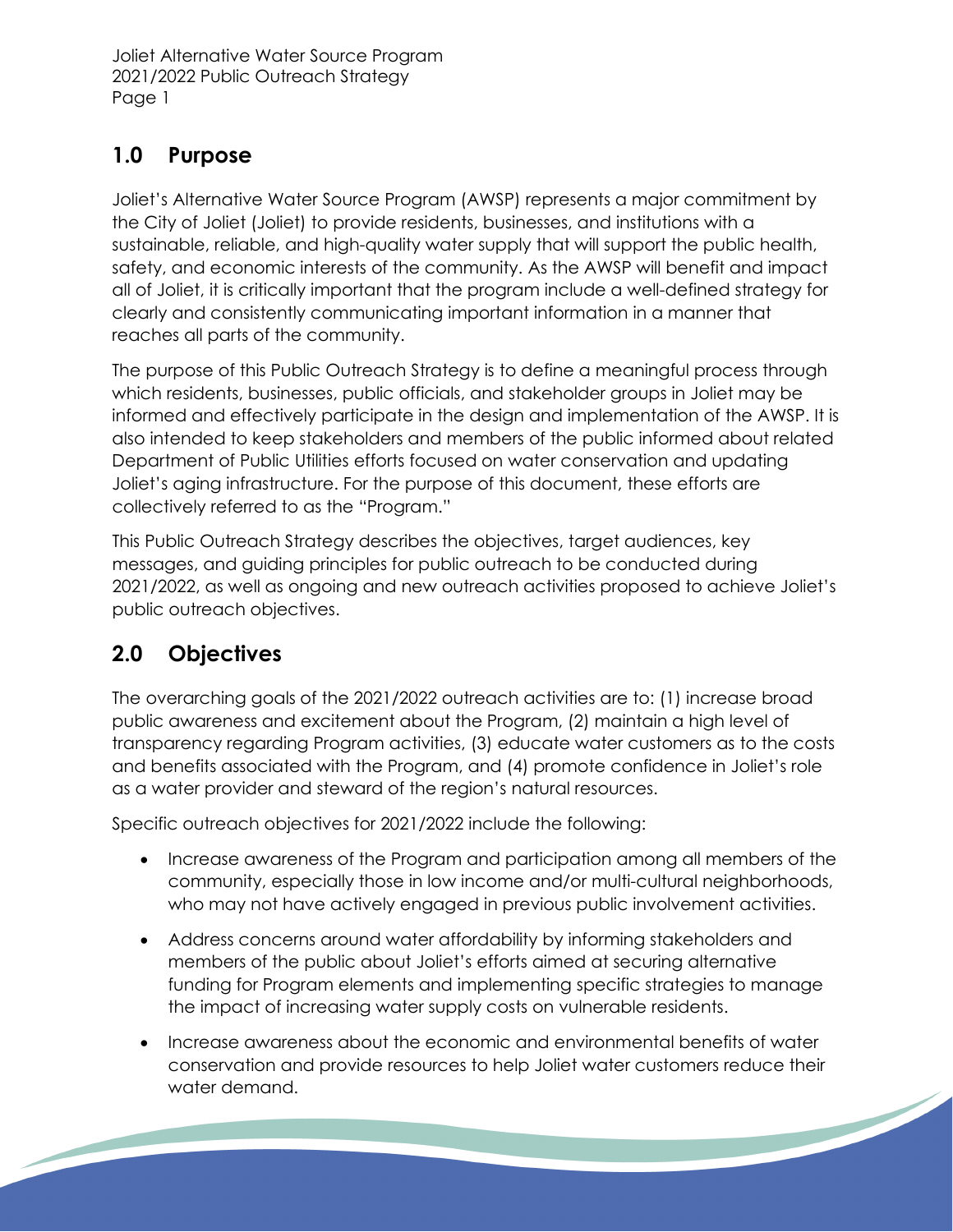• Support regional outreach activities (being conducted outside this Public Outreach Strategy) by preparing educational materials and content that can be shared to highlight the regional nature and benefits of the Program.

Joliet's 2021/2022 Public Outreach Strategy defines specific actions to be taken to communicate key messages to and solicit meaningful input from Joliet's target audiences as to achieve the goals described above. Implementation of the Public Outreach Strategy will:

- 1. **Increase broad public awareness and excitement about the Program** through a structured, regular program of public communication and engagement designed to reach all parts of the Joliet community through the use of a range of methods, activities, formats, and media;
- 2. **Maintain a high-level of transparency regarding Program activities** by communicating Program milestones and progress, posting relevant Program materials to a publicly accessible website, and participating in and broadly advertising public meetings and presentations;
- 3. **Educate water customers as to the costs and benefits associated with the Program** through the regular distribution of Program development and design updates and highlights; and
- 4. **Promote confidence in Joliet's role as a water provider and steward of the region's natural resources** through the promotion of water conservation practices throughout the community and the provision of regular updates regarding Joliet's water efficiency efforts.

# **3.0 Key Messages**

During the time leading up to Joliet's selection of an alternative water source in January 2021, the city's water-related outreach activities were focused on promoting water conservation efforts, explaining the need for development of a new water source, informing the community about alternatives being considered, and soliciting public feedback and comments. Now, as Joliet works to design and implement the selected alternative water source, the focus of the public outreach effort has shifted.

<u> Santa Carl Company (September 2002) and the Company of the Company of the Company of the Company of the Company of the Company of the Company of the Company of the Company of the Company of the Company of the Company of </u>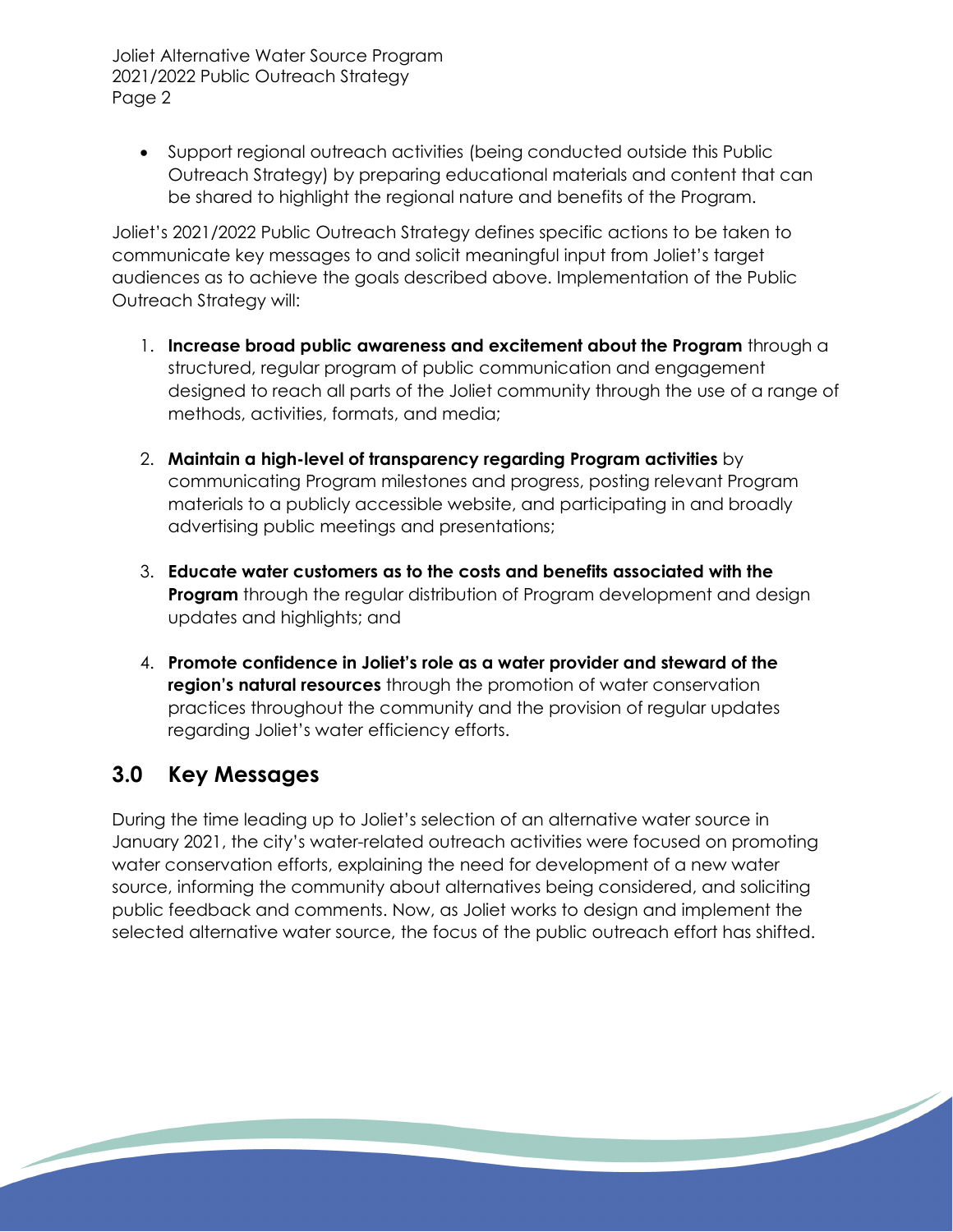Messages to be highlighted in the 2021/2022 Public Outreach Strategy include:

- Joliet is excited to be moving forward with a major infrastructure investment to provide a sustainable, reliable, and high-quality Lake Michigan water supply to the community by 2030. (Adapted from the Mission Statement in the Strategic Plan)
- Joliet has chosen to obtain Lake Michigan water from the City of Chicago, an established water utility with decades of experience in the reliable delivery of high-quality drinking water to millions of customers.
- Joliet recognizes that water rate increases required to fund the Program may be a burden for some households in the community. Joliet is committed to the implementation of an affordability strategy and controlling the overall cost of the new water source through creative funding and regional partnering.
- Joliet is actively engaging with other nearby communities to promote a comprehensive solution that will benefit the region and reduce the unit cost for the new water supply to Joliet customers and customers throughout the region.
- Members of the public can stay informed as to the progress of the Program by signing up for the Program mailing list, following the Program on social media, visiting the Program website, and participating in stakeholder meetings.
- Water is a precious resource. By practicing water conservation at home, residents and businesses can reduce their own water use, save money on current and future water bills, and contribute to efforts to conserve local and regional natural resources.

# **4.0 Audiences**

The outreach activities identified in this Public Outreach Strategy aim to inform and engage the diverse set of audiences that make up the general public within Joliet. However, it is also important that information about the Program is made available to potential regional partners and other interested stakeholders in the region. Considerations relevant to target audiences are described in the following sections.

# **General Public**

For the purposes of this strategy, the term "general public" refers to residents, businesses, landowners, and other individuals in Joliet that may be affected by Program activities. As shown in the figures below, these individuals come from diverse racial, cultural, and economic backgrounds. Over 30% of the population in Joliet identifies as Hispanic or Latino and nearly 29% of the population greater than five years old lives in households where English is not the primary language spoken. At the same time, the distribution of median income includes households at both the high and low ends of the income range.<u> Santa Carl Company (September 2002) a Carl Company (September 2003) a Carl Company (September 2003) a Carl Company (September 2003) a Carl Company (September 2003) a company (September 2003) a company (September 2003) a </u>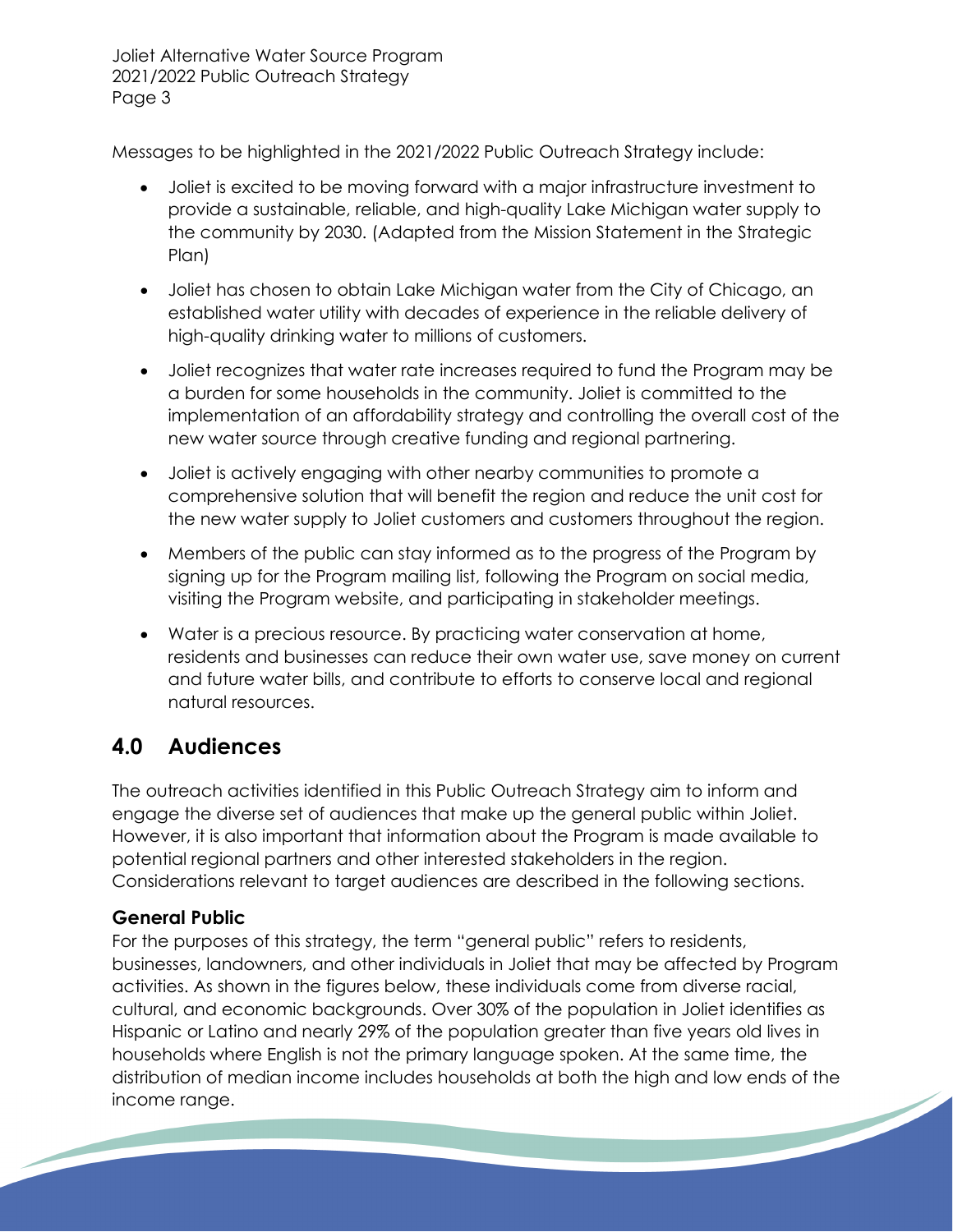

*Total exceeds 100% as individuals identifying as Hispanic may be of any race and in some cases are also included in other categories*



*Source: U.S. Census Bureau Quickfacts. April 8, 2021.*  [www.census.gov/quickfacts/fact/table/jolietcityillinois/IPE120219.](http://www.census.gov/quickfacts/fact/table/jolietcityillinois/IPE120219)

To promote inclusive outreach to all communities with Joliet, Joliet will conduct targeted outreach to communities that may have been underresprented in past activities, including low-income residents, multi-cultural audiences, and individuals with limited English proficiency. This outreach may include partnering with local communitybased organizations (CBOs), preparing outreach materials in English and Spanish, and

<u>the contract of the contract of the contract of the contract of the contract of the contract of the contract of the contract of the contract of the contract of the contract of the contract of the contract of the contract </u>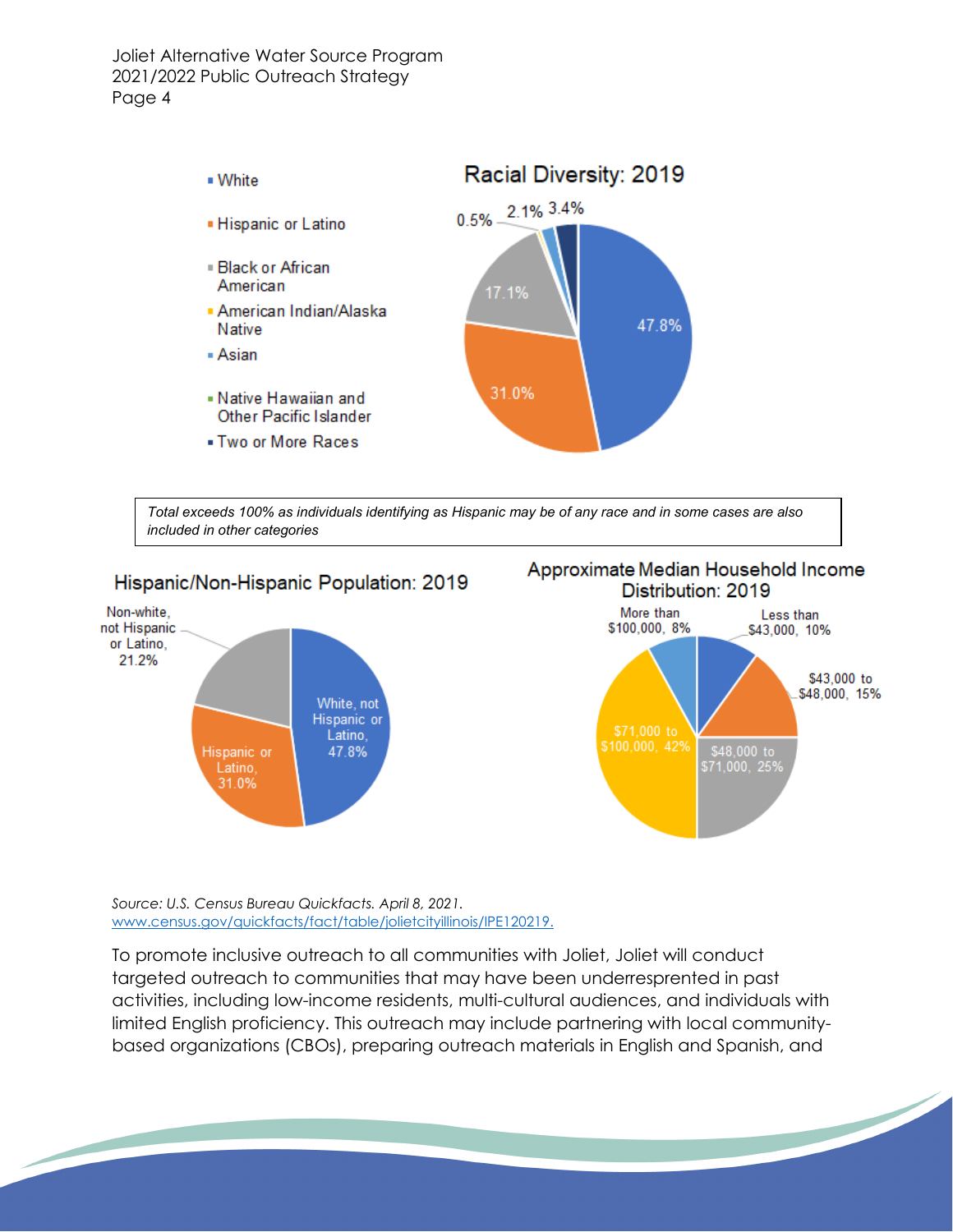evaluating the potential for auto translation of website content from English to Spanish.<sup>[1](#page-5-0)</sup> Targeted outreach activities are described in **Section 7** below.

## **Potential Regional Partners**

Joliet is actively engaged in discussions with communities that have expressed an interest in potentially participating in the development of a regional Water Commission. Joliet has established a regular framework for interaction and information-sharing with these potential partners through Technical Advisory Group meetings and meetings of representative Mayors and City Managers. This effort is separate from the public outreach activities defined in this strategy document. However, the AWSP Team will confirm that information being provided as part of the regional outreach efforts is consistent with other public outreach materials developed as part of this Public Outreach Strategy.

# **5.0 Outreach Tools**

This section describes the suite of tools that Joliet has developed, plans to develop, or may develop to disseminate information to the public and engage stakeholders in Program outreach activities. Joliet intends to, on an as-needed basis, translate materials in Spanish or other languages to reach alternative-language communities. For unity, a common visual identity will be used for all printed and electronic information materials intended for public and stakeholder audiences.

## **Website**

Joliet has established a Program website [\(www.rethinkwaterjoliet.org\)](http://www.rethinkwaterjoliet.org/) to keep stakeholders and members of the public informed about Program activities and host Program documents and informational materials. Hosted by WIX.com – a website content management and hosting platform – the website was updated in April 2021 to include new information about Joliet's selected alternative water source (purchased water from the City of Chicago) and will continue to be updated and maintained on a monthly basis.

## **Stakeholder List**

Joliet maintains a stakeholder list with the names and contact information of individuals who have asked to be kept informed about Program activities. This list is managed through a subscription to ConstantContact, an email and stakeholder contact management service. As of January 2021, the stakeholder list includes nearly 1,200 parties, including many individuals and/or organizations based outside of the immediate Joliet region. Interested parties can opt to be added to the list through the website, email, virtual comment form, or public meeting and workshop sign-in sheets. The stakeholder list will continue to be updated on a monthly basis and prior to public

<u>Singlet Contract Contract Contract Contract Contract Contract Contract Contract Contract Contract Contract Contract Contract Contract Contract Contract Contract Contract Contract Contract Contract Contract Contract Contra</u>

<span id="page-5-0"></span><sup>1</sup> *Automated translation capabilities have recently been added to select versions of the software being used for the RethinkWaterJoliet.org website and are being evaluated for use by Joliet.*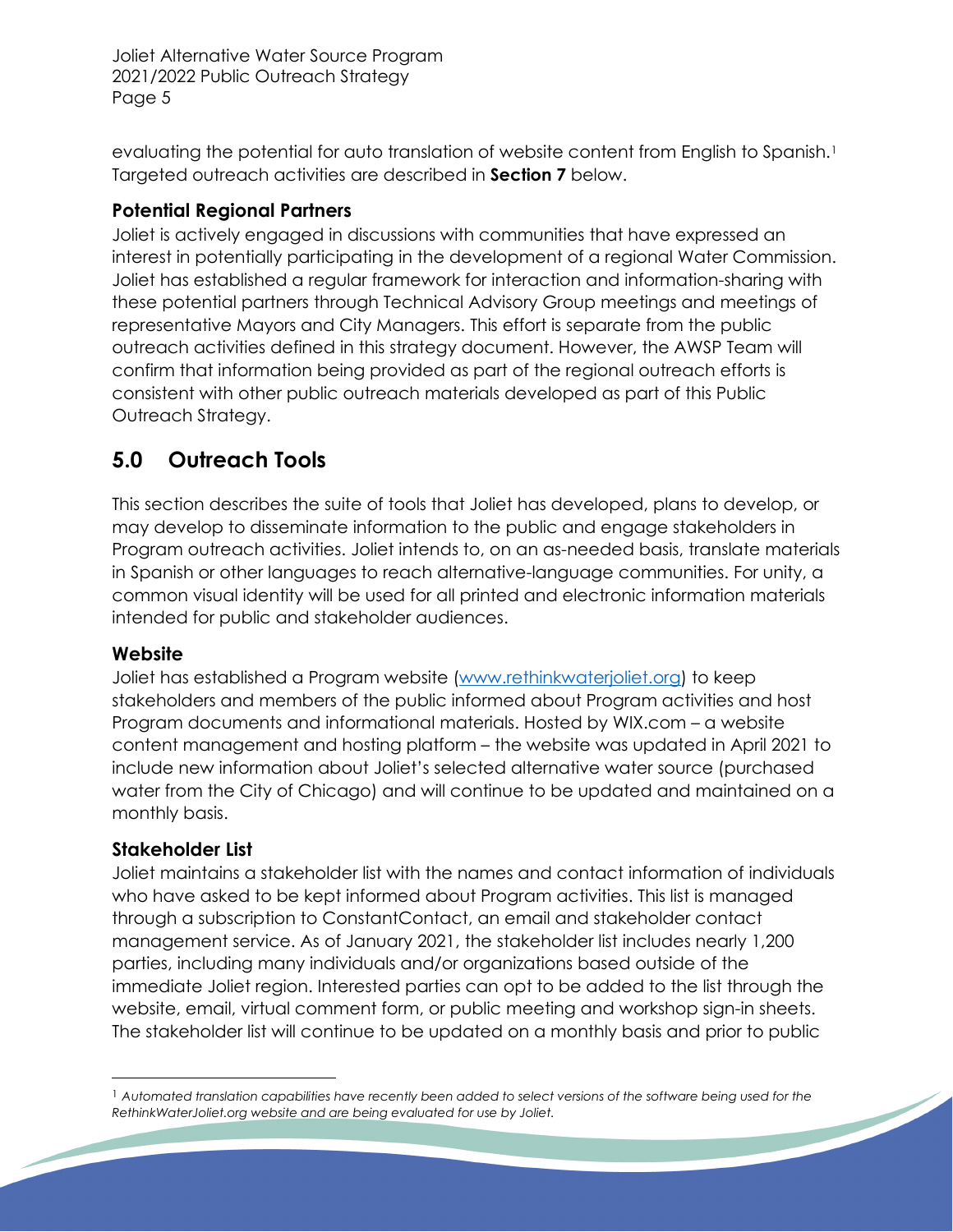meetings and workshops. The list will serve as the contact database for monthly e-blasts, quarterly newsletters, and other Program communications.

## **Outreach Collateral**

Joliet will develop a suite of informational materials aimed at educating members of the public and stakeholders about key topics related to the Program and stewardship of the region's water resources. Select materials will be translated into Spanish (and potentially other languages) on an as-needed basis to reach communities with low English proficiency.

These documents are fit-for-purpose outreach tools that include the following:

- **Fact sheets**: Fact sheets keep stakeholders informed about key Program topics and prepare stakeholders to provide meaningful input on Program activities. Fact sheets will be one to two pages in length and may be distributed electronically through the stakeholder list and at stakeholder meetings and community events. Fact sheet topics may include an overview of the Program, Lake Michigan Water Supply Allocation Permit, water affordability strategy, and/or the plans for formation of the regional Water Commission.
- **Presentation slides**: Joliet has developed a set of template presentation slides aimed at educating members of the general public about the Program. These slides help provide consistent messaging and reinforce a cohesive visual identity that unifies materials across outreach activities. These slides may be adapted for use at public meetings, workshops, and presentations to community groups or City Council updates. Copies of slides presented at stakeholder meetings, community workshops, and City Council updates will be posted on the Program website.
- **Informational white papers:** Joliet has developed a series of one- to two-page white papers on technical topics related to the Program. Topics covered by the white papers include water quality and treatment, water loss, water conservation, grant funding options, and land acquisition. These papers are housed on the Program website. Additional white papers may be developed, as needed, to support Program activities.

## **Notices**

Notices include e-blasts, press releases, flyers, newspaper ads, utility bill inserts, and other materials used to notify the public about opportunities for public participation. E-blasts, further described in **Section 6** below, are the primary method used to notify stakeholders about Program activities. Additional notices, including flyers or ads in local newspapers and media channels, may be used for community workshops and to notice opportunities for public comment.

<u> Santa Carl Company (September 2002) a Carl Company (September 2003) a Carl Company (September 2003) a Carl Co</u>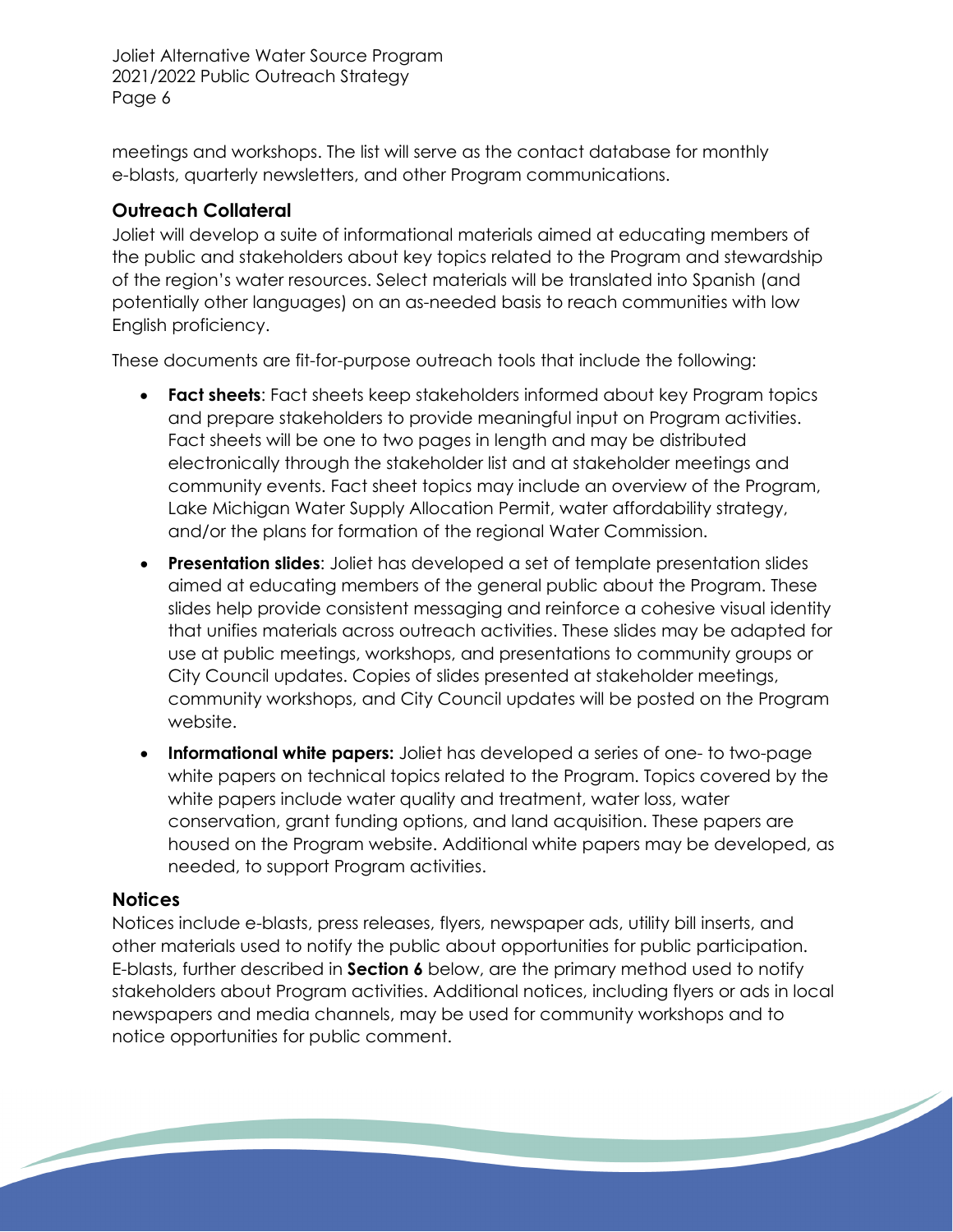In addition, where appropriate, Program information may be incorporated into other utility mailings (e.g., Water Quality Report, utility bill inserts, etc.) distributed to Joliet water customers to raise broad public awareness.

# **6.0 Public Outreach Activities**

Joliet will conduct a variety of public outreach activities to inform, engage, and respond to stakeholders and other interested parties about Program milestones and opportunities for public input. Each month, Joliet will distribute an e-blast, place information on community billboards and Pace buses, and send information out via the City's social media sites. These monthly outreach activities will include information on a single topic related to the AWSP, water conservation, or city water infrastructure upgrades. A list of planned monthly outreach topics for 2021 is provided as Appendix A to this document. Topics for 2022 will be selected during the fourth quarter of 2021.

Once a quarter, Joliet staff will provide an update on Program activities via a presentation at a regular City Council meeting and distribution of an electronic newsletter to parties included in the stakeholder database. Stakeholder meetings are currently planned to occur once every four months.

In addition to monthly and quarterly activities, Joliet will conduct as-needed outreach to keep the public informed about key Program milestones, expand broad public awareness, and educate members of the public about technical topics. These activities may include distribution of educational videos, engagement with the media, community workshops, and tabling at community events.

In response to social-distancing and local health ordinances resulting from the COVID-19 pandemic, Joliet is prepared to adapt these activities to virtual or other distanceengagement formats. Joliet will utilize online collaboration platforms and implement best practices for virtual engagement, where appropriate.

# **Monthly Activities**

# *Social Media Posts*

Social media posts raise broad public awareness about the Program, identify opportunities for public involvement and comment, and educate members of the public on key topics. Joliet will continue to promote information about the Program through its Facebook and Twitter accounts. Topics may include Program milestones and successes, upcoming meetings, water conservation, water infrastructure updates, and water affordability. Topics for the social media posts will be aligned with those for the PACE bus posters, billboards, and e-blasts, described below.

<u> Santa Carl</u>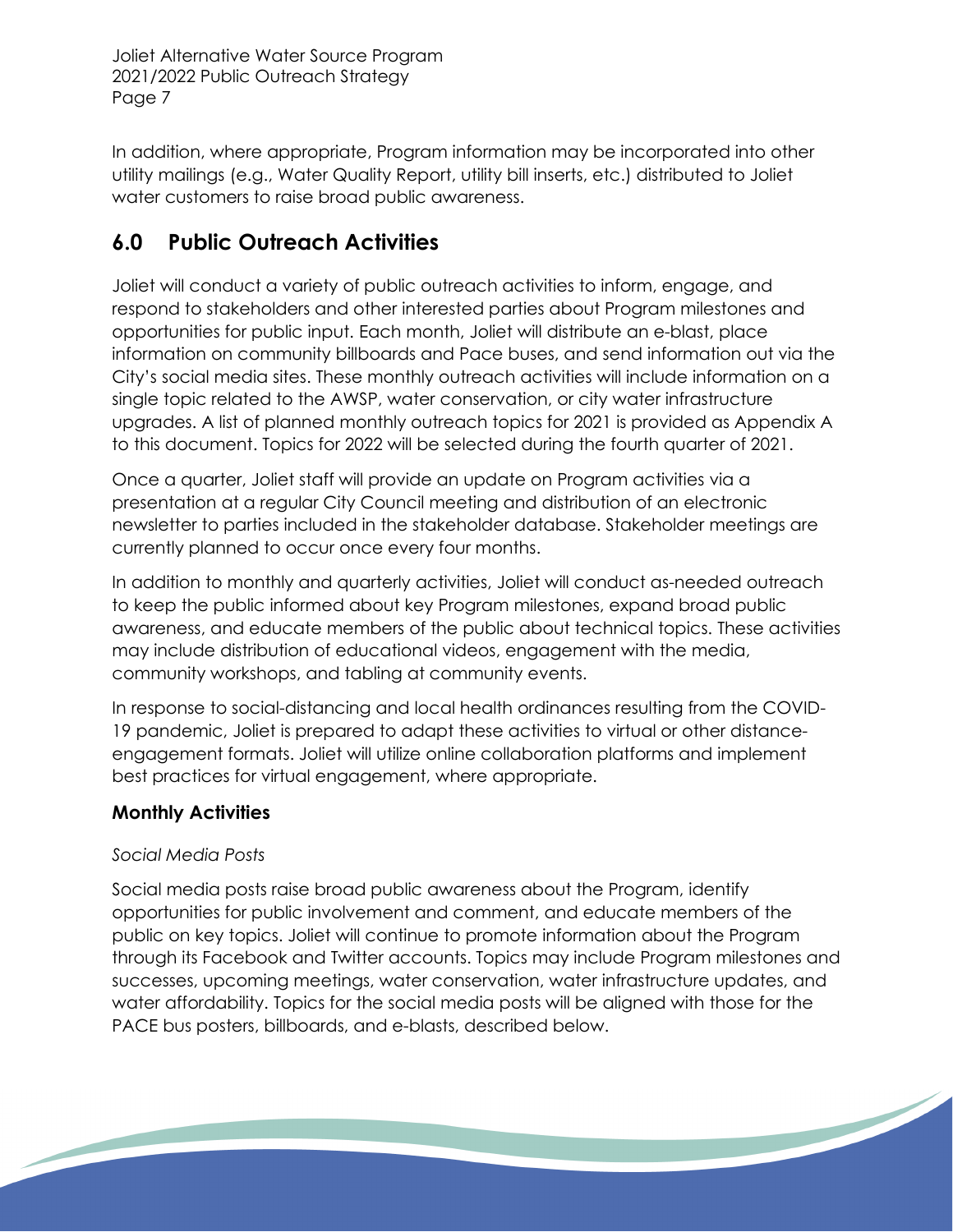#### *E-blasts*

E-blasts are short email messages distributed to the stakeholder database. E-blasts highlight key Program topics and keep stakeholders informed about Program updates and milestones. Joliet will continue to distribute e-blasts to the stakeholder list at a minimum on a monthly basis.

#### *Community Billboards*

Joliet maintains digital billboards throughout the city. Twice a month, Joliet will display notices on the digital billboards about the Program and related program topics. These billboard notices serve to raise broad public awareness about the Program and highlight resources for members of the public to increase their water efficiency.

#### *Pace Bus and Community Posters*

Posters placed in Pace buses and community buildings, such as City Hall and community centers, raise broad public awareness about the Program, particularly in low-income communities. In 2021/2022, Joliet will continue placing posters in Pace buses, City Hall, and other community locations on a monthly basis.

## **Quarterly and Other Activities**

#### *City Council Updates*

Joliet staff provide quarterly updates about the status of the AWSP and past and upcoming program milestones at regular Joliet City Council meetings. These meetings are open to the public and listed on program website calendar. Presentations made and/or materials presented at Council updates will be posted to the program website following each Council update.

#### *Newsletter*

Joliet distributes an electronic newsletter to keep interested parties informed about key Program milestones and progress, the City's water conservation programs, and opportunities for public input. Each newsletter is typically one to two pages in length and distributed electronically through an email to the stakeholder list. Copies of the newsletter are also made available on the Program website. In 2021/2022, the newsletter will be distributed on a quarterly basis. Distribution of the newsletter will typically follow updates to the City Council.

#### *Stakeholder Meetings*

Approximately every four months, Joliet will host a meeting to keep stakeholders and members of the public informed about key project milestones, progress, and next steps. These meetings are intended to provide a live, interactive format for communicating information to interested parties and obtaining input on program topics. The meetings will include a presentation from Program staff followed by a question-and-answer<u>the contract of the contract of the contract of the contract of the contract of the contract of the contract of the contract of the contract of the contract of the contract of the contract of the contract of the contract </u>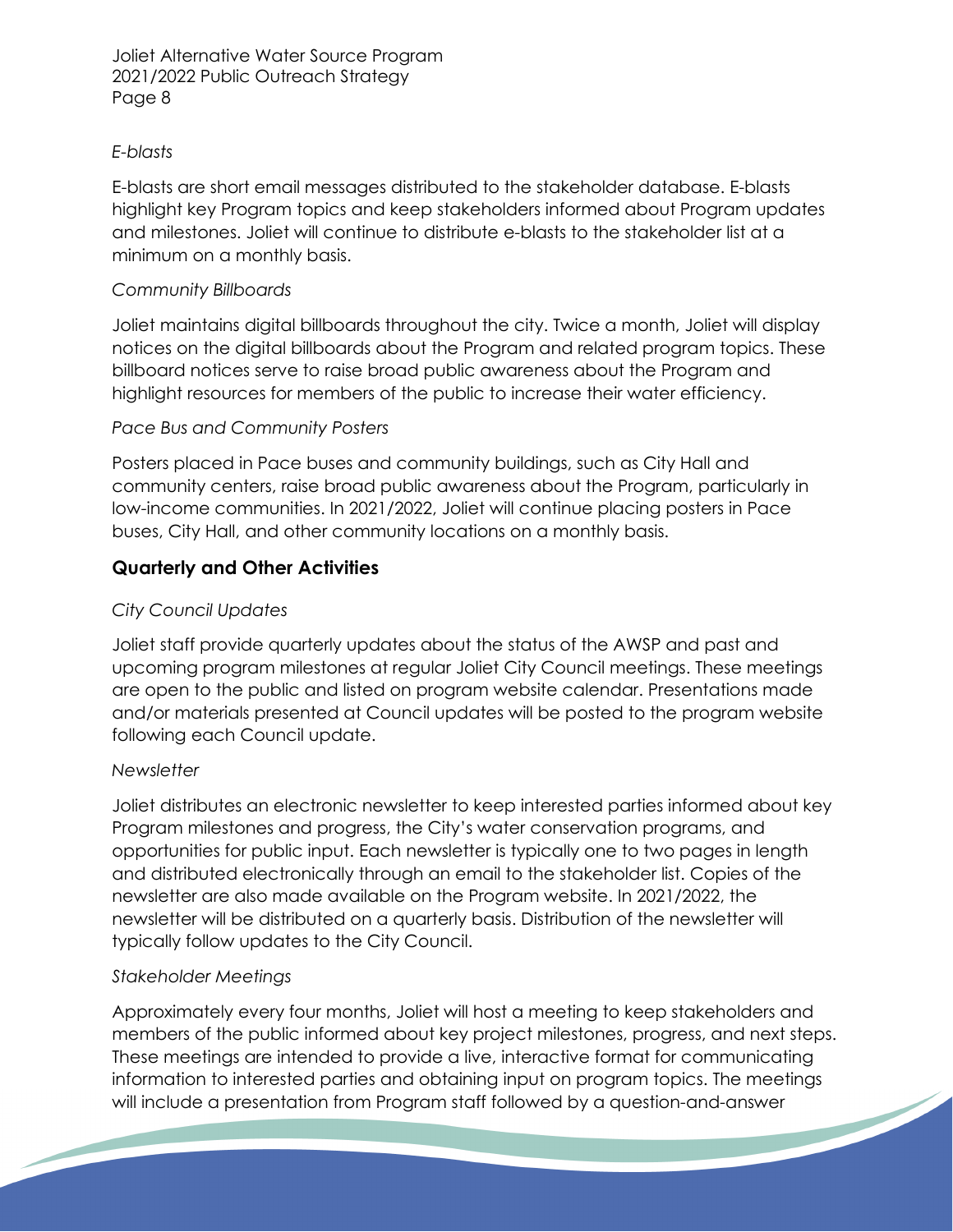session with the meeting participants. Until further notice, meetings will be held virtually. Stakeholder meetings will be promoted through an e-blast distributed to the stakeholder list as well as posting on the Program website calendar.

## **As-Needed Activities**

#### *Media Engagement*

Engagement with the media includes both planned media activities to increase Program awareness, as well as as-needed support to respond to questions and requests from media outlets. Planned activities include press releases issued by Joliet to notify the media and public about key program milestones and periodic radio interviews.

#### *Community Workshops*

Community workshops will be held on an as-needed basis to increase broad awareness about the Program. While stakeholder meetings are focused on key project stakeholders and members of the general public that have expressed interest in the Program, community workshops serve to educate individuals that may not have been engaged in previous outreach activities. Community workshops will be promoted through e-blasts to the stakeholder list, posts on the Program website and Joliet social media accounts, ads in local papers or magazines, Pace bus posters, and community billboards.

Plans for community workshops will be developed in collaboration with local community representatives to establish schedules and formats that increase the potential for engagement and effective communication with community members. Topics to be covered will focus on issues of primary concern to residents or businesses such as water quality, water rates, affordability strategies, efforts to promote local participation in program activities including construction, and plans for managing local construction disruption impacts.

#### *Informational Video Series*

Joliet will investigate options for producing a series of short, informational videos to increase public awareness about the necessity of the switch to a new water supply, inform interested members of the public about how the Program elements fit together, and explain key components of the AWSP. Video topics may include:

- Rethinking Water Where Joliet water comes from, why Joliet needs an alternative water source, and brief overview of the Program
- Water Affordability Components of a water bill, anticipated water bill increases, what Joliet is doing to identify alternative funding sources for the Program
- Joliet's Water System Overview of Joliet's water system and what upgrades are being made to maintain long-term water reliability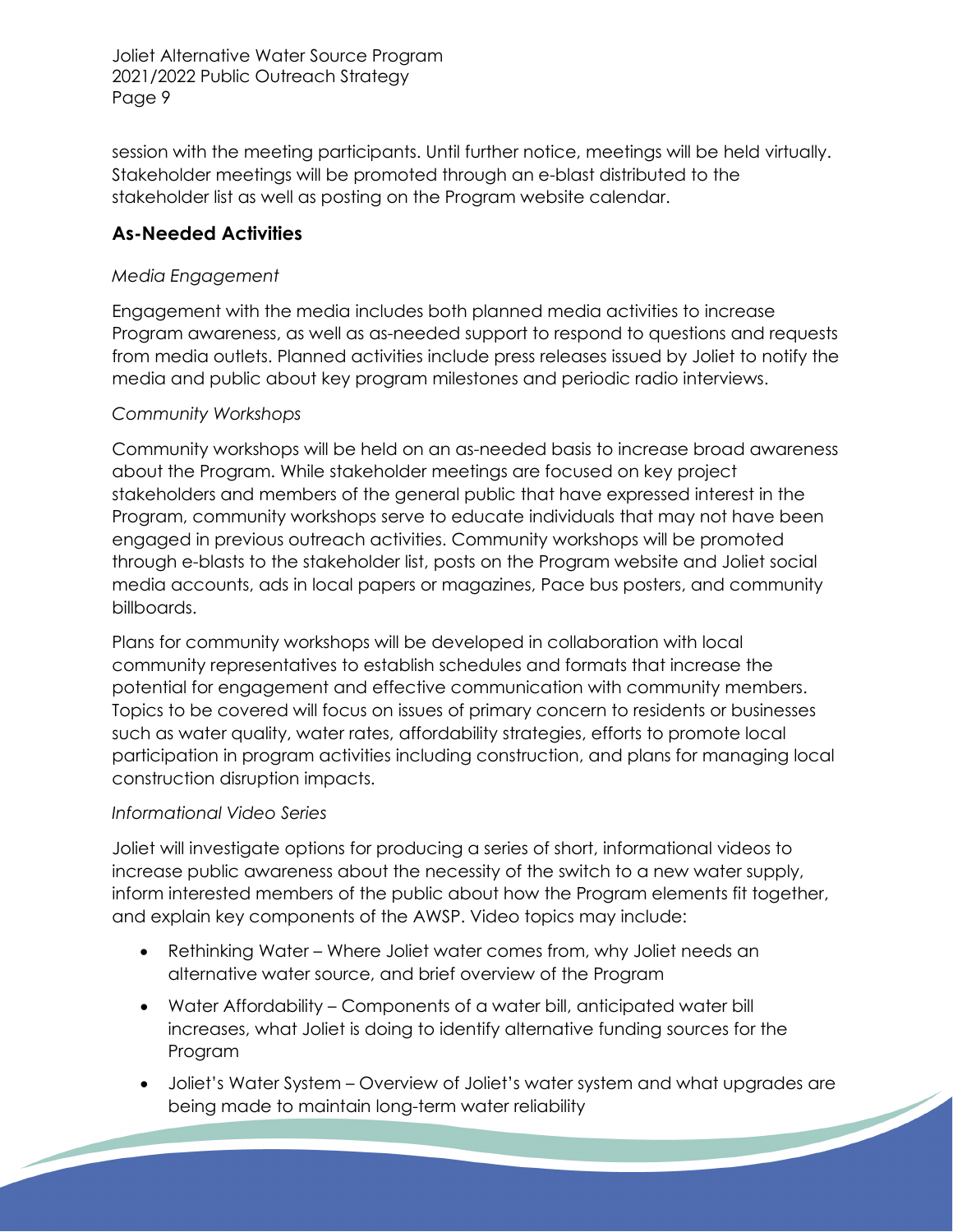• Regional Approach/Water Commission – Overview of how Joliet is working together with other communities, the benefits of a regional approach, and the Water Commission

Videos may be posted on the website, Joliet's YouTube and social media pages, and Channel 6.

## *Community Outreach Events*

Pending public health and safety guidelines around COVID-19, Joliet and Program team members will staff a table at local community events to raise public awareness about the Program and sign interested parties up to the stakeholder list. Collateral and materials used for community outreach events may include a Program brochure or fact sheet, table tent, branded sign-up list, and water conservation related giveaways.

## *Water Conservation Program-Focused Events*

Water conservation is a key part of maintaining long-term water reliability for Joliet. Joliet currently has a robust Water Conservation Program, which includes the following activities:

- Water Conservation Subcommittee
- Rain Barrel Subsidy Program
- Low-Flow Toilet Rebate Program
- Restaurant Water Conservation Program

These activities will continue in 2021/2022 and will be coordinated with other public outreach activities to leverage resources and information. Messaging about water conservation is incorporated on the website and social media posts.

# **7.0 Outreach to Underrepresented Stakeholder Groups**

In addition to the outreach activities described in **Section 6** above, Joliet will focus specific energy and resources on the development of outreach tools and promotion of activities to inform and engage members of the public underrepresented in previous outreach activities. This includes low-income residents, multi-cultural audiences, and individuals with limited English proficiency. To engage these individuals, Joliet will provide translation of select Program materials and partner with local communitybased organizations (CBOs) to tailor key messages and disseminate outreach materials. These strategies are further described below.

# **Translation of Program Materials**

Based on recent demographic information, Spanish is the largest secondary language spoken in Joliet. To reach members of the public with limited English proficiency, Joliet will translate key outreach collateral into Spanish. Joliet may also, at request, provide interpretation services at stakeholder meetings and community workshops. Key website <u>the contract of the contract of the contract of the contract of the contract of the contract of the contract of the contract of the contract of the contract of the contract of the contract of the contract of the contract </u> content may also be translated into Spanish.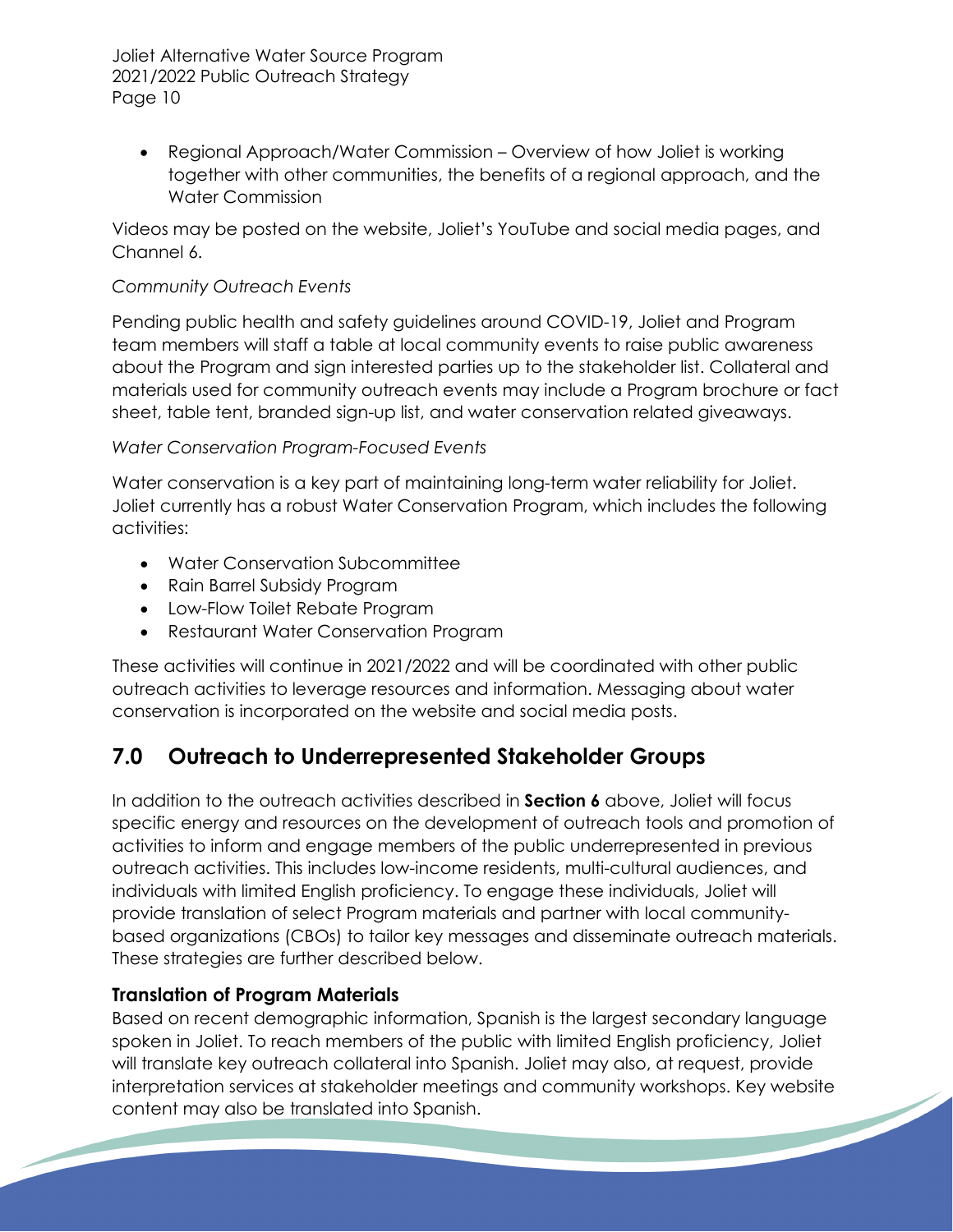# **Targeted Community Outreach Events**

Partnerships with CBOs in Joliet will be used to increase awareness about the Program in communities previously underreached by existing outreach activities. Joliet staff will meet with local and regional CBOs and individuals that work with low-income and limited English proficiency communities to tailor Program communication strategies and messages for targeted communities, identify new communication channels, and distribute Program materials. Potential CBOs may include the Spanish Community Center, Eastside Neighborhood Council, Alianza De Negocios, Forest Park Community Center, the Southside Neighborhood Council, and the Roman Catholic Archdiocese of Joliet.

# **8.0 Program Rebranding**

It is anticipated that there may be a need for the Program to undergo a rebranding in the 4<sup>th</sup> quarter of 2021 as the planned regional Water Commission begins to take shape. With the implementation of the Water Commission, effort will be needed to clearly communicate both the regional focus and benefits of the AWSP and the Joliet-specific features, costs, and benefits associated with a transition to a Lake Michigan water source. Options may include rebranding of the AWSP to reflect its regional scope (e.g., changing the existing tagline "Rethink Water Joliet" to "Rethink Water Together") and more clearly delineating information related to the Water Commission from information of specific relevance to just Joliet. The existing logo and branding guide may be reused with the new tagline or rebranded with a new scheme. Details of the rebranding initiative will be developed as progress is made toward the formal creation of the Water Commission.